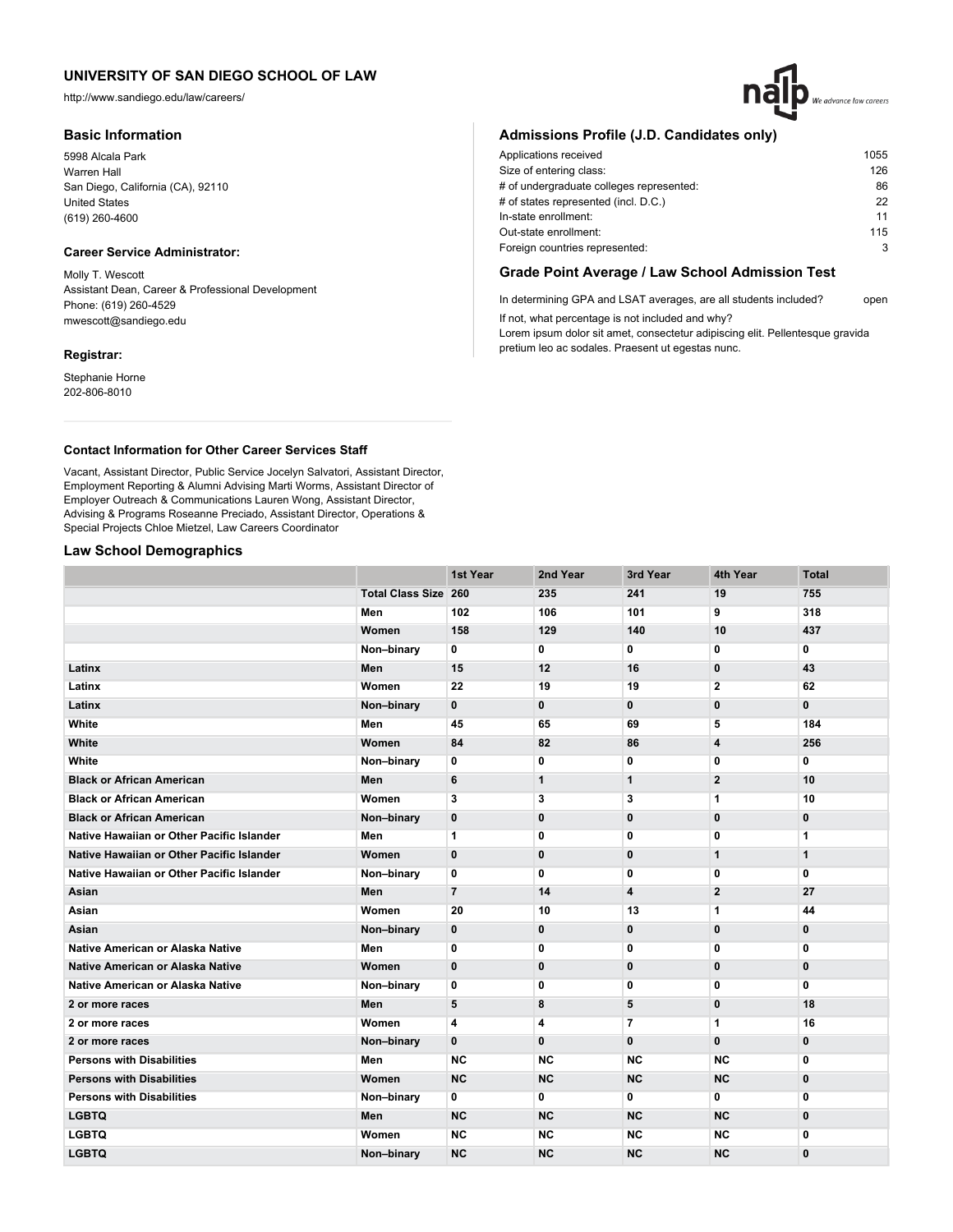| Non-Resident Alien | Men        |   |   |  |  |
|--------------------|------------|---|---|--|--|
| Non-Resident Alien | Women      |   |   |  |  |
| Non-Resident Alien | Non-binary | 0 | 0 |  |  |
| Veteran            | Men        |   |   |  |  |
| Veteran            | Women      | 0 |   |  |  |
| Veteran            | Non-binary | 0 |   |  |  |

## **Comments**

NA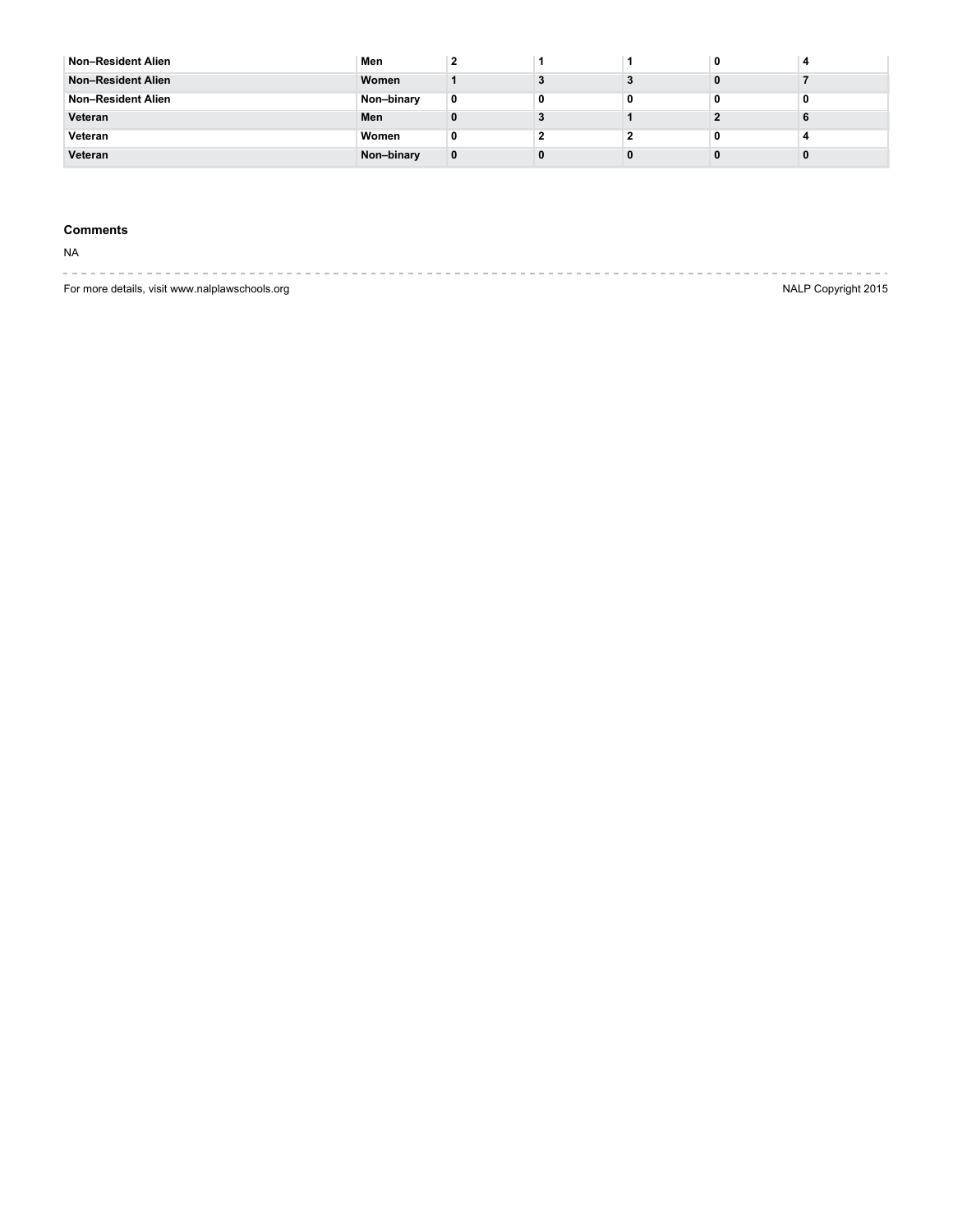http://www.sandiego.edu/law/careers/

### **Degree Programs**

| Number of Students Enrolled:                      |      |
|---------------------------------------------------|------|
| Full-Time:                                        | 1641 |
| Evening:                                          | 1642 |
| Part-Time:                                        | 1643 |
| Other:                                            | 1644 |
| Fields of Study:                                  |      |
| LL.M. Degrees Offered:                            | 1645 |
| Is LL.M. grading system equivalent to JD system?  | 1646 |
| Joint degree programs offered?                    | 1647 |
| Number of LL.M. degrees awarded in previous year: | 1648 |

#### **JD Programs:**

#### **Special Training and Certification Programs:**

Lorem ipsum dolor sit amet, consectetur adipiscing elit. Pellentesque gravida pretium leo ac sodales. Praesent ut egestas nunc. Fusce sed dapibus nunc, nec varius neque. Sed rhoncus orci non placerat mattis. Maecenas lorem nunc, ultrices quis maximus eu, varius nec tortor. Phasellus dignissim libero ipsum, sit amet condimentum mauris eleifend et. Vestibulum congue id velit sit amet tincidunt. Suspendisse ac quam nec diam ultrices ultrices gravida id lacus. Morbi tempus, justo vel consequat venenatis, eros lectus placerat leo, cursus vehicula mi nibh eu lorem. Phasellus ultricies tellus nibh, ac tincidunt mi lacinia non.

Is Moot Court a required activity?

#### **Moot Court Program Description:**

Lorem ipsum dolor sit amet, consectetur adipiscing elit. Pellentesque gravida pretium leo ac sodales. Praesent ut egestas nunc. Fusce sed dapibus nunc, nec varius neque. Sed rhoncus orci non placerat mattis. Maecenas lorem nunc, ultrices quis maximus eu, varius nec tortor. Phasellus dignissim libero ipsum, sit amet condimentum mauris eleifend et. Vestibulum congue id velit sit amet tincidunt. Suspendisse ac quam nec diam ultrices ultrices gravida id lacus. Morbi tempus, justo vel consequat venenatis, eros lectus placerat leo, cursus vehicula mi nibh eu lorem. Phasellus ultricies tellus nibh, ac tincidunt mi lacinia non.

## **Explanation of Grading System**

| <b>Letter Grades</b> | <b>Other Grading System?</b> | <b>Numerical Equivalents</b> |
|----------------------|------------------------------|------------------------------|
| $A+$                 | <b>NA</b>                    | $4.2 - 4.3$                  |
| A                    | <b>NA</b>                    | $3.9 - 4.1$                  |
| A-                   | <b>NA</b>                    | $3.5 - 3.8$                  |
| B+                   | <b>NA</b>                    | $3.2 - 3.4$                  |
| в                    | <b>NA</b>                    | $2.9 - 3.1$                  |
| в-                   | <b>NA</b>                    | $2.5 - 2.8$                  |
| $C+$                 | <b>NA</b>                    | $2.2 - 2.4$                  |
| C                    | <b>NA</b>                    | $1.9 - 2.1$                  |
| $C -$                | <b>NA</b>                    | $1.5 - 1.8$                  |
| D                    | <b>NA</b>                    | $1.1 - 1.2$                  |
| F                    | <b>NA</b>                    | 1.00                         |

#### **Comments:**

#### **Minimum Grade Required to Attain:**

| Top 10%:                               | 1694 |
|----------------------------------------|------|
| Top 25%:                               | 1695 |
| Top 33%:                               | 1696 |
| Top 50%:                               | 1697 |
| Top 75%:                               | 1698 |
| Median GPA:                            | 1699 |
| Minimum grade required for graduation: | 1700 |
|                                        |      |

Do you have a pass/fail option? The control open by the control open by the control open

Lorem ipsum dolor sit amet, consectetur adipiscing elit. Pellentesque gravida pretium leo ac sodales. Praesent ut egestas nunc. Fusce sed dapibus nunc, nec varius neque. Sed rhoncus orci non placerat mattis. Maecenas lorem nunc, ultrices quis maximus eu, varius nec tortor. Phasellus dignissim libero ipsum, sit amet condimentum mauris eleifend et. Vestibulum congue id velit sit amet tincidunt. Suspendisse ac quam nec diam ultrices ultrices gravida id lacus. Morbi tempus, justo vel consequat venenatis, eros lectus placerat leo, cursus vehicula mi nibh eu lorem. Phasellus ultricies tellus nibh, ac tincidunt.

| Are students ranked in their class?    | open                       |
|----------------------------------------|----------------------------|
| If so. how often?                      | Loren ipsum dolor sit amet |
| Will the school verify student grades? | open                       |

School's Verification Policy

Lorem ipsum dolor sit amet, consectetur adipiscing elit. Pellentesque gravida pretium leo ac sodales. Praesent ut egestas nunc. Fusce sed dapibus nunc, nec varius neque. Sed rhoncus orci non placerat mattis. Maecenas lorem nunc, ultrices quis maximus eu, varius nec tortor. Phasellus dignissim libero ipsum, sit amet condimentum mauris eleifend et. Vestibulum congue id velit sit amet tincidunt. Suspendisse ac quam nec diam ultrices ultrices gravida id lacus. Morbi tempus, justo vel consequat venenatis, eros lectus placerat leo, cursus vehicula mi nibh eu lorem. Phasellus ultricies tellusp>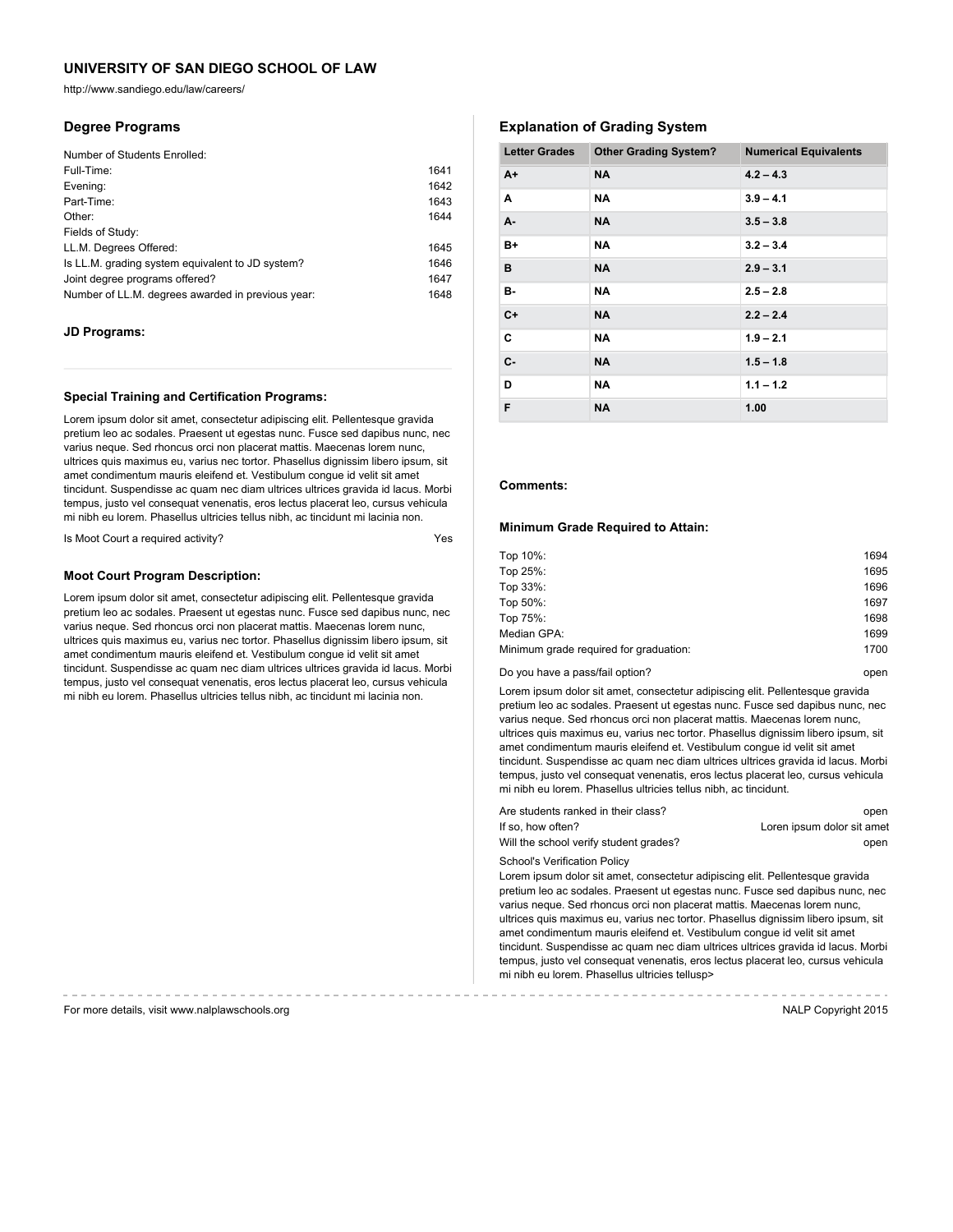http://www.sandiego.edu/law/careers/

## **Pre-Graduation Academic Honors**

## **Graduation Honors**

# **Areas of Practice & Employment**

| Areas of practice include both legal and non-legal positions: % of<br>employed students with jobs in area |          |
|-----------------------------------------------------------------------------------------------------------|----------|
| <b>Private practice</b>                                                                                   | 69.8     |
| <b>Business and industry</b>                                                                              | 11.4     |
| Government                                                                                                | 10.9     |
| Judicial clerkship                                                                                        | 1.0      |
| Military                                                                                                  | $\Omega$ |
| <b>Public interest organization</b>                                                                       | 6.9      |
| Academic                                                                                                  | $\Omega$ |
| Job category not identified                                                                               | $\Omega$ |

| % of students with known location who are in employment<br>region |          |
|-------------------------------------------------------------------|----------|
| New England (CT, ME, MA, NH, RI, VT)                              | $\Omega$ |
| Middle Atlantic (NJ, NY, PA)                                      | 1.0      |
| East North Central (IL, IN, MI, OH, WI)                           | .5       |
| West North Central (IA,KS,MN,MO,NE,ND,SD)                         | 1.0      |
| South Atlantic (DE, DC, FL, GA, MD, NC, SC, VA, WV)               | 2.5      |
| East South Central (AL, KY, MS, TN)                               | $\Omega$ |
| West South Central (AR, LA, OK, TX)                               | 0        |
| Mountain (AZ,CO,ID,MT.NV.NM,UT,WY)                                | 2.0      |
| Pacific (AK,CA,HI,OR,WA)                                          | 92.1     |
| Non-US                                                            | .5       |

### **Jurisdictions:**

California, Nevada, Virginia, Oregon, Washington, New York, New Jersey, Illinois, Minnesota, Missouri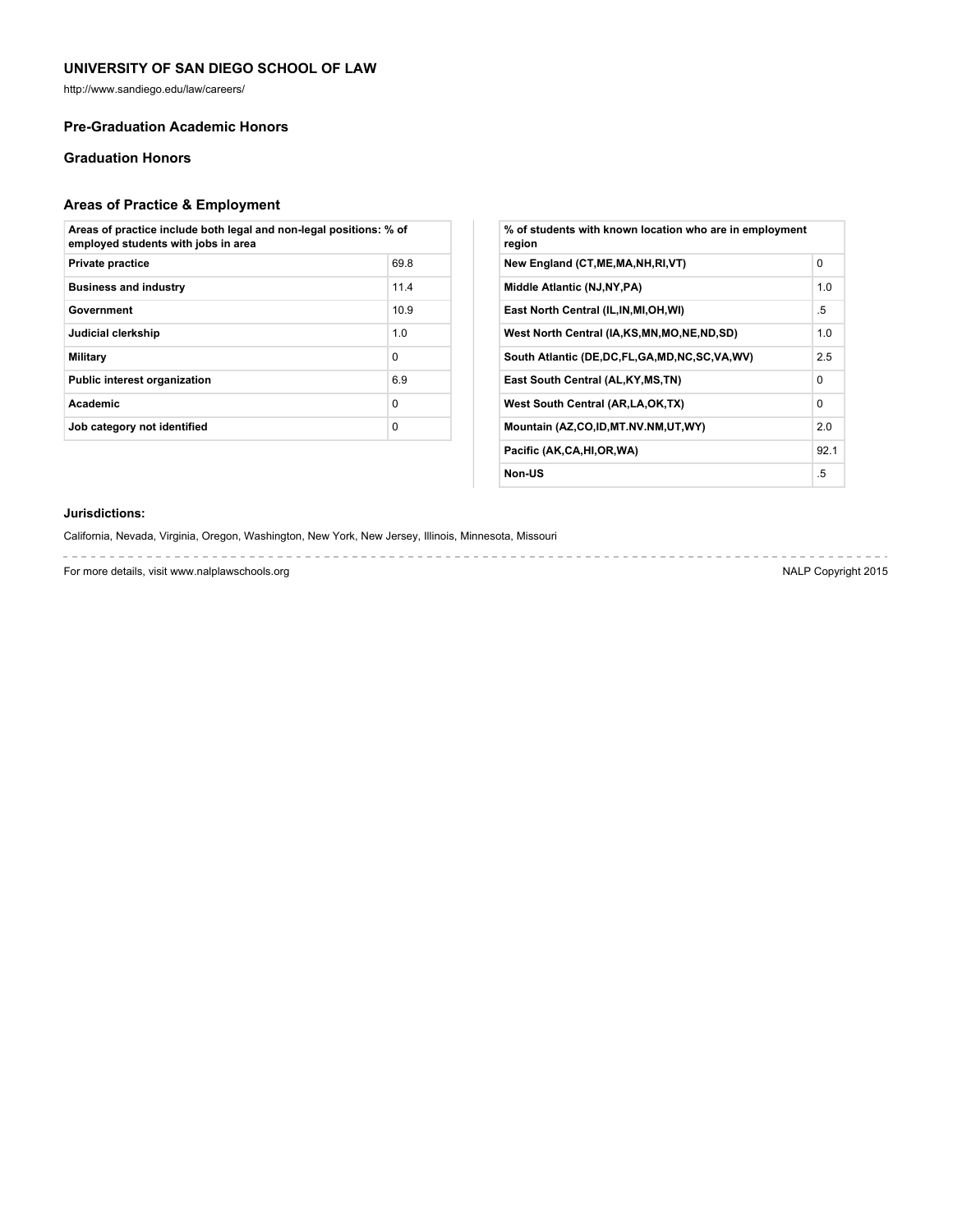http://www.sandiego.edu/law/careers/

## **OCI / Job Posting**

#### **OCI Reservations**

| OCI requests accepted by:     |             |
|-------------------------------|-------------|
| Email to - beginning date:    | 03/24/2021: |
| Online, URL - beginning date: | 03/24/2021: |

Any changes in OCI procedures or policies that will be in effect for the first time during Fall 2015:

No new procedures for 2022. May have in person (as opposed to virtual) OCIs again in fall 2022.

OCI Date Assignment Procedure: First come first served OCI Fee? NALP firms \$350; No fee for: Pub.Int./Gov./ Small firms. OCI Date Confirmation Sent to Employers: 03/24/2021

If requested, our school will coordinate with: N/A

Required Employer Forms: Employer Registration Online

#### **OCI Dates:**

| <b>OCI Interview Periods:</b>       | Round 1 Virtual Interviews: July 26 - August 6,<br>2021 |
|-------------------------------------|---------------------------------------------------------|
| Callback Period:                    | TBD                                                     |
| Is video conferencing<br>available? | Yes                                                     |
| Comments: N/A                       |                                                         |

#### **Pre-OCI Material Distribution:**

| Are employers permitted to prescreen?     | Yes        |
|-------------------------------------------|------------|
| OCI Drop date:                            | 07/09/2021 |
| Date student materials sent to employer:  | 07/09/2021 |
| Date interview schedule sent to employer: | 07/22/2021 |
| Postage/express mail fee?                 | None       |

Comments: Applicants' materials provided to employers in accordance with established OCI deadlines. Interview schedules are provided to employers on a rolling basis.

| Do you provide resume collection or direct mail option for employers not | Yes |
|--------------------------------------------------------------------------|-----|
| participating in OCI?                                                    |     |
| Are all OCI conducted in campus buildings?                               | Yes |

## **Other Interview Programs**

1. Public Interest Career Day Job Fair, UCLA, Los Angeles, CA February 2. Loyola Patent Interview Program, Chicago, IL, July 3. Equal Justice Works Public Interest Job Fair, Washington, DC, October

#### **Diversity Interview Programs**

1. Lavender Law Career Fair 2. BLSA Job Fairs 3. San Diego County Bar Association Diversity Fellowship Program 4. Hispanic National Bar Association Career Fair 5. Judicial Internship Opportunity Program 6. Just the Beginning Program 7. WRBLSA Los Angeles Annual Job Fair

#### **For Employers who do not interview students on-campus, will you:**

| send,uponrequest,onepackagecontainingresumes/transcripts?       | Yes |
|-----------------------------------------------------------------|-----|
| post a notice directing students to apply directly to employer? | Yes |

Job listings for graduates are posted upon receipt in the law school's 12Twenty system, and are available for review by graduates until the postings expire per the employer's direction. Employers may call 619-260-4529, email lawcareers@sandiego.edu, or post directly on our website: http://www.sandiego.edu/law/careers/employers/ post-a-job.php

Are employers permitted to prescreen?

If no, explain:

------------

#### **First Year Students**

Beginning in October, first year students schedule an appointment with a career advisor for individual advising. 1L students participate in Spring Recruiting, Round 2. Job notices are posted beginning in November for summer 1L positions.